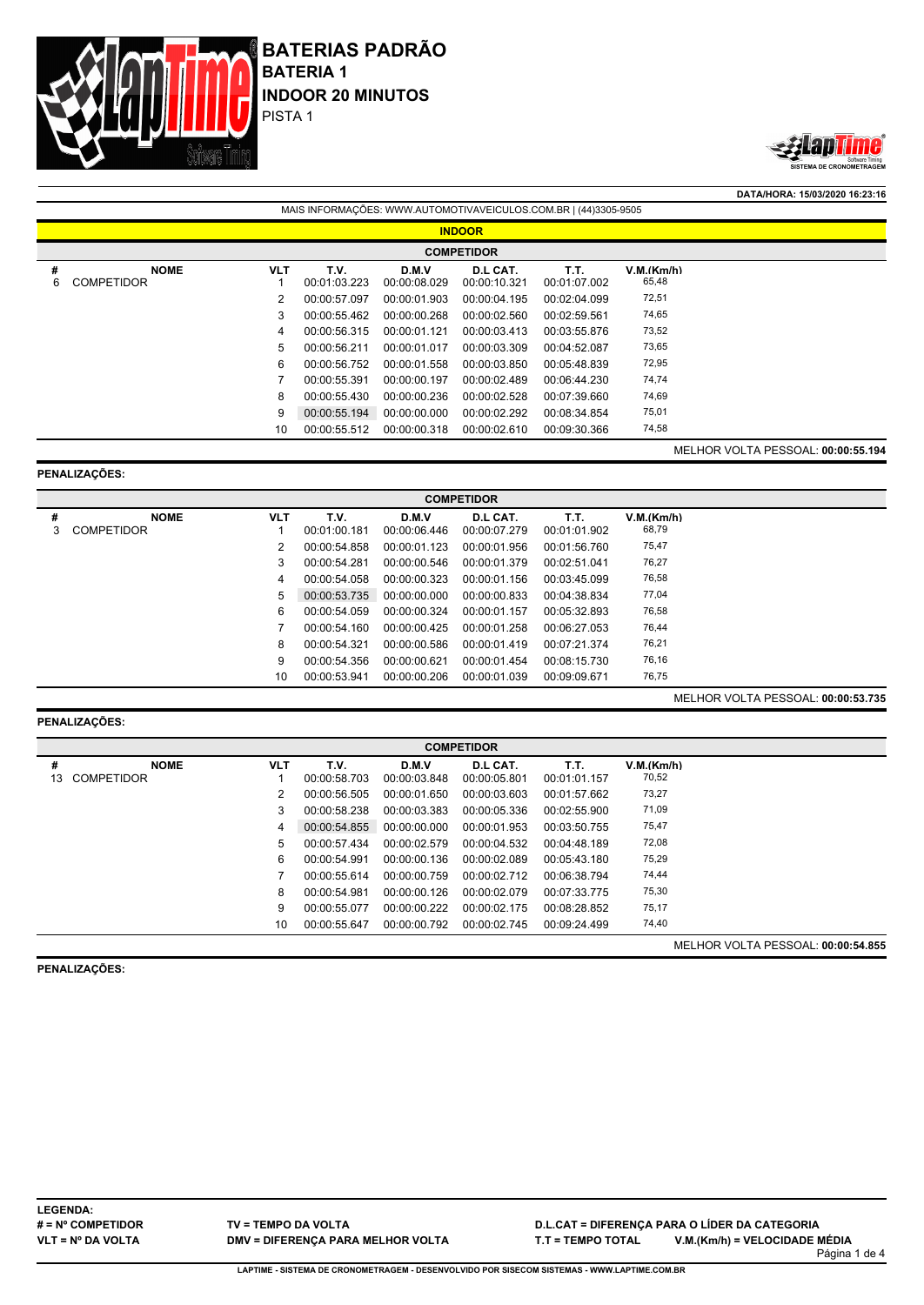



**DATA/HORA: 15/03/2020 16:23:19**

|        | MAIS INFORMAÇÕES: WWW.AUTOMOTIVAVEICULOS.COM.BR   (44)3305-9505 |            |                      |                       |                          |                      |                     |                                    |  |  |  |  |
|--------|-----------------------------------------------------------------|------------|----------------------|-----------------------|--------------------------|----------------------|---------------------|------------------------------------|--|--|--|--|
|        | <b>COMPETIDOR</b>                                               |            |                      |                       |                          |                      |                     |                                    |  |  |  |  |
| #<br>4 | <b>NOME</b><br><b>COMPETIDOR</b>                                | <b>VLT</b> | T.V.<br>00:00:59.881 | D.M.V<br>00:00:06.201 | D.L CAT.<br>00:00:06.979 | Т.Т.<br>00:01:03.076 | V.M.(Km/h)<br>69,14 |                                    |  |  |  |  |
|        |                                                                 | 2          | 00:00:55.058         | 00:00:01.378          | 00:00:02.156             | 00:01:58.134         | 75,19               |                                    |  |  |  |  |
|        |                                                                 | 3          | 00:00:55.086         | 00:00:01.406          | 00:00:02.184             | 00:02:53.220         | 75,16               |                                    |  |  |  |  |
|        |                                                                 | 4          | 00:00:54.262         | 00:00:00.582          | 00:00:01.360             | 00:03:47.482         | 76,30               |                                    |  |  |  |  |
|        |                                                                 | 5          | 00:00:53.680         | 00:00:00.000          | 00:00:00.778             | 00:04:41.162         | 77,12               |                                    |  |  |  |  |
|        |                                                                 | 6          | 00:00:54.679         | 00:00:00.999          | 00:00:01.777             | 00:05:35.841         | 75,71               |                                    |  |  |  |  |
|        |                                                                 |            | 00:00:54.260         | 00:00:00.580          | 00:00:01.358             | 00:06:30.101         | 76,30               |                                    |  |  |  |  |
|        |                                                                 | 8          | 00:00:54.331         | 00:00:00.651          | 00:00:01.429             | 00:07:24.432         | 76,20               |                                    |  |  |  |  |
|        |                                                                 | 9          | 00:00:54.260         | 00:00:00.580          | 00:00:01.358             | 00:08:18.692         | 76,30               |                                    |  |  |  |  |
|        |                                                                 | 10         | 00:00:54.041         | 00:00:00.361          | 00:00:01.139             | 00:09:12.733         | 76,61               |                                    |  |  |  |  |
|        |                                                                 |            |                      |                       |                          |                      |                     | MELHOR VOLTA PESSOAL: 00:00:53.680 |  |  |  |  |

## **PENALIZAÇÕES:**

|   | <b>COMPETIDOR</b> |            |              |              |              |              |            |  |  |  |  |  |
|---|-------------------|------------|--------------|--------------|--------------|--------------|------------|--|--|--|--|--|
| # | <b>NOME</b>       | <b>VLT</b> | T.V.         | D.M.V        | D.L CAT.     | T.T.         | V.M.(Km/h) |  |  |  |  |  |
|   | <b>COMPETIDOR</b> |            | 00:00:59.574 | 00:00:06.377 | 00:00:06.672 | 00:01:00.377 | 69,49      |  |  |  |  |  |
|   |                   | 2          | 00:00:54.010 | 00:00:00.813 | 00:00:01.108 | 00:01:54.387 | 76,65      |  |  |  |  |  |
|   |                   | 3          | 00:00:54.326 | 00:00:01.129 | 00:00:01.424 | 00:02:48.713 | 76,21      |  |  |  |  |  |
|   |                   | 4          | 00:00:55.461 | 00:00:02.264 | 00:00:02.559 | 00:03:44.174 | 74,65      |  |  |  |  |  |
|   |                   | 5          | 00:00:53.764 | 00:00:00.567 | 00:00:00.862 | 00:04:37.938 | 77,00      |  |  |  |  |  |
|   |                   | 6          | 00:00:54.539 | 00:00:01.342 | 00:00:01.637 | 00:05:32.477 | 75,91      |  |  |  |  |  |
|   |                   |            | 00:00:53.197 | 00:00:00.000 | 00:00:00.295 | 00:06:25.674 | 77,82      |  |  |  |  |  |
|   |                   | 8          | 00:00:53.588 | 00:00:00.391 | 00:00:00.686 | 00:07:19.262 | 77,26      |  |  |  |  |  |
|   |                   | 9          | 00:00:54.199 | 00:00:01.002 | 00:00:01.297 | 00:08:13.461 | 76,39      |  |  |  |  |  |
|   |                   | 10         | 00:00:54.532 | 00:00:01.335 | 00:00:01.630 | 00:09:07.993 | 75,92      |  |  |  |  |  |

## **PENALIZAÇÕES:**

| #  | <b>NOME</b>       | <b>VLT</b> | T.V.         | D.M.V        | D.L CAT.     | T.T.         | V.M.(Km/h) |                           |
|----|-------------------|------------|--------------|--------------|--------------|--------------|------------|---------------------------|
| 11 | <b>COMPETIDOR</b> |            | 00:01:01.190 | 00:00:08.288 | 00:00:08.288 | 00:01:01.351 | 67,66      |                           |
|    |                   | 2          | 00:00:54.412 | 00:00:01.510 | 00:00:01.510 | 00:01:55.763 | 76,09      |                           |
|    |                   | 3          | 00:00:53.641 | 00:00:00.739 | 00:00:00.739 | 00:02:49.404 | 77,18      |                           |
|    |                   | 4          | 00:00:54.439 | 00:00:01.537 | 00:00:01.537 | 00:03:43.843 | 76,05      |                           |
|    |                   | 5          | 00:00:52.902 | 00:00:00.000 | 00:00:00.000 | 00:04:36.745 | 78,26      |                           |
|    |                   | 6          | 00:00:53.752 | 00:00:00.850 | 00:00:00.850 | 00:05:30.497 | 77,02      |                           |
|    |                   |            | 00:00:54.687 | 00:00:01.785 | 00:00:01.785 | 00:06:25.184 | 75,70      |                           |
|    |                   | 8          | 00:00:53.161 | 00:00:00.259 | 00:00:00.259 | 00:07:18.345 | 77,88      |                           |
|    |                   | 9          | 00:00:53.453 | 00:00:00.551 | 00:00:00.551 | 00:08:11.798 | 77,45      |                           |
|    |                   | 10         | 00:00:54.050 | 00:00:01.148 | 00:00:01.148 | 00:09:05.848 | 76,60      |                           |
|    |                   |            |              |              |              |              |            | 1171110011017100001100001 |

**PENALIZAÇÕES:**

MELHOR VOLTA PESSOAL: **00:00:52.902**

MELHOR VOLTA PESSOAL: **00:00:53.197**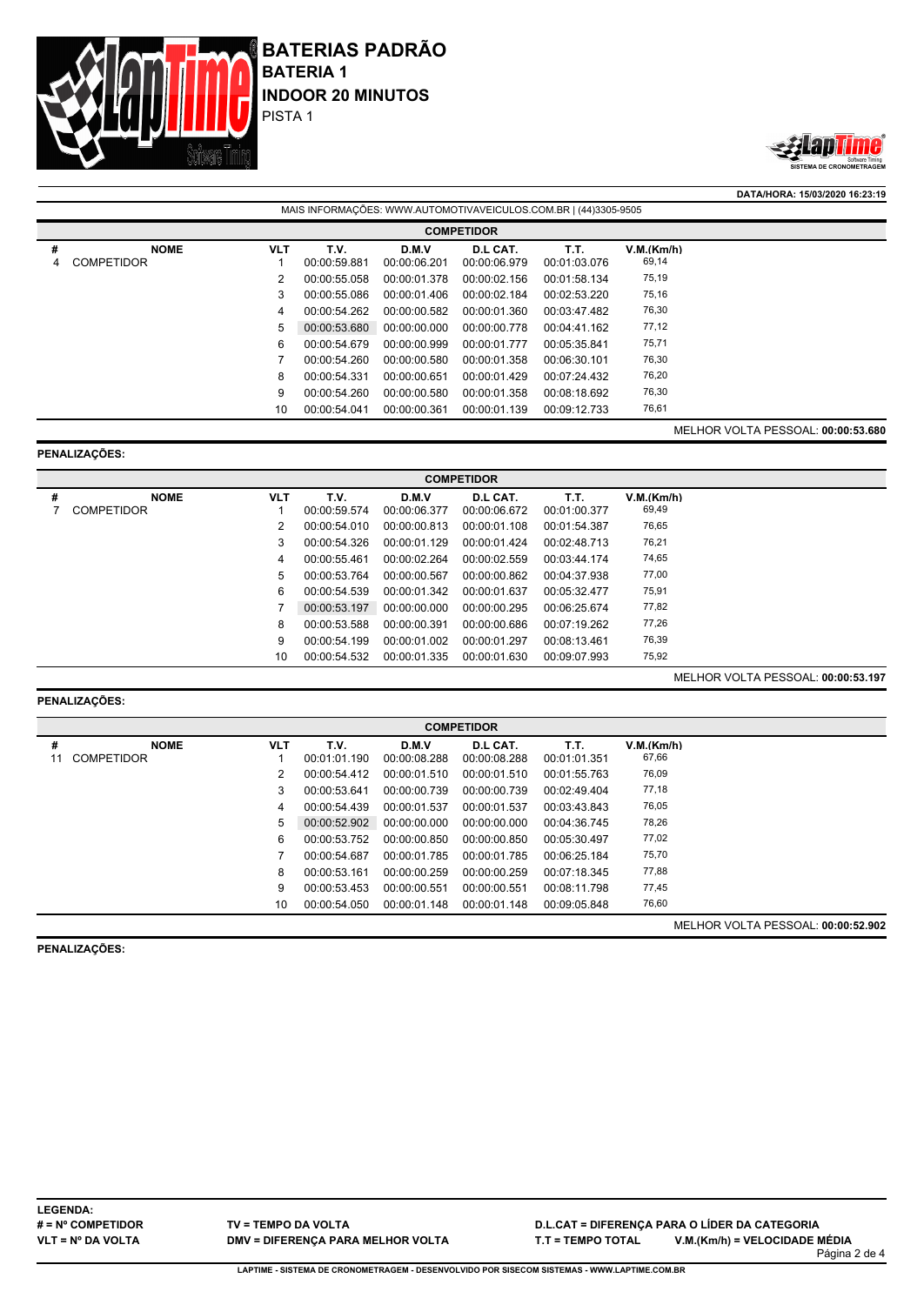



**DATA/HORA: 15/03/2020 16:23:19**

|         | MAIS INFORMACOES: WWW.AUTOMOTIVAVEICULOS.COM.BR   (44)3305-9505 |            |                      |                       |                          |                      |                     |                                           |  |  |  |  |
|---------|-----------------------------------------------------------------|------------|----------------------|-----------------------|--------------------------|----------------------|---------------------|-------------------------------------------|--|--|--|--|
|         | <b>COMPETIDOR</b>                                               |            |                      |                       |                          |                      |                     |                                           |  |  |  |  |
| #<br>10 | <b>NOME</b><br><b>COMPETIDOR</b>                                | <b>VLT</b> | T.V.<br>00:01:01.348 | D.M.V<br>00:00:05.065 | D.L CAT.<br>00:00:08.446 | T.T.<br>00:01:05.756 | V.M.(Km/h)<br>67,48 |                                           |  |  |  |  |
|         |                                                                 | 2          | 00:00:56.707         | 00:00:00.424          | 00:00:03.805             | 00:02:02.463         | 73,01               |                                           |  |  |  |  |
|         |                                                                 | 3          | 00:00:56.579         | 00:00:00.296          | 00:00:03.677             | 00:02:59.042         | 73,17               |                                           |  |  |  |  |
|         |                                                                 | 4          | 00:00:56.376         | 00:00:00.093          | 00:00:03.474             | 00:03:55.418         | 73,44               |                                           |  |  |  |  |
|         |                                                                 | 5          | 00:00:56.283         | 00:00:00.000          | 00:00:03.381             | 00:04:51.701         | 73,56               |                                           |  |  |  |  |
|         |                                                                 | 6          | 00:00:56.959         | 00:00:00.676          | 00:00:04.057             | 00:05:48.660         | 72,68               |                                           |  |  |  |  |
|         |                                                                 |            | 00:00:59.246         | 00:00:02.963          | 00:00:06.344             | 00:06:47.906         | 69,88               |                                           |  |  |  |  |
|         |                                                                 | 8          | 00:00:56.604         | 00:00:00.321          | 00:00:03.702             | 00:07:44.510         | 73,14               |                                           |  |  |  |  |
|         |                                                                 | 9          | 00:00:57.276         | 00:00:00.993          | 00:00:04.374             | 00:08:41.786         | 72,28               |                                           |  |  |  |  |
|         |                                                                 | 10         | 00:00:56.576         | 00:00:00.293          | 00:00:03.674             | 00:09:38.362         | 73,18               |                                           |  |  |  |  |
|         |                                                                 |            |                      |                       |                          |                      |                     | <b>MELHOR VOLTA PESSOAL: 00:00:56.283</b> |  |  |  |  |

## **PENALIZAÇÕES:**

|   | <b>COMPETIDOR</b> |            |              |              |              |                |            |  |  |  |  |  |
|---|-------------------|------------|--------------|--------------|--------------|----------------|------------|--|--|--|--|--|
| # | <b>NOME</b>       | <b>VLT</b> | T.V.         | D.M.V        | D.L CAT.     | T.T.           | V.M.(Km/h) |  |  |  |  |  |
|   | <b>COMPETIDOR</b> |            | 00:01:03.571 | 00:00:05.387 | 00:00:10.669 | 00:01:06.434   | 65,12      |  |  |  |  |  |
|   |                   | 2          | 00:00:58.184 | 00:00:00.000 | 00:00:05.282 | 00:02:04.618   | 71,15      |  |  |  |  |  |
|   |                   | 3          | 00:01:04.438 | 00:00:06.254 | 00:00:11.536 | 00:03:09.056   | 64,25      |  |  |  |  |  |
|   |                   | 4          | 00:58:08.366 | 00:57:10.182 | 00:57:15.464 | 01:01:17.422   | 1,19       |  |  |  |  |  |
|   |                   | 5          | 00:56:04.000 | 00:55:05.816 | 00:55:11.098 | $01.57.21$ 422 | 1,23       |  |  |  |  |  |
|   |                   | 6          | 00:57:00.000 | 00:56:01.816 | 00:56:07.098 | 02:54:21.422   | 1,21       |  |  |  |  |  |
|   |                   |            | 00.57.02.000 | 00:56:03.816 | 00:56:09.098 | 03:51:23:422   | 1,21       |  |  |  |  |  |
|   |                   | 8          | 00:56:42.124 | 00:55:43.940 | 00:55:49.222 | 04:48:05.546   | 1,22       |  |  |  |  |  |
|   |                   | 9          | 00:54:20.183 | 00:53:21.999 | 00:53:27.281 | 05:42:25.729   | 1,27       |  |  |  |  |  |

MELHOR VOLTA PESSOAL: **00:00:58.184**

## **PENALIZAÇÕES:**

|   | <b>COMPETIDOR</b> |            |              |              |              |              |            |  |  |  |  |  |
|---|-------------------|------------|--------------|--------------|--------------|--------------|------------|--|--|--|--|--|
| # | <b>NOME</b>       | <b>VLT</b> | T.V.         | D.M.V        | D.L CAT.     | T.T.         | V.M.(Km/h) |  |  |  |  |  |
| 9 | COMPETIDOR        |            | 00:01:00.799 | 00:00:07.510 | 00:00:07.897 | 00:01:00.799 | 68,09      |  |  |  |  |  |
|   |                   | 2          | 00:00:54.265 | 00:00:00.976 | 00:00:01.363 | 00:01:55.064 | 76,29      |  |  |  |  |  |
|   |                   | 3          | 00:00:53.847 | 00:00:00.558 | 00:00:00.945 | 00:02:48.911 | 76,88      |  |  |  |  |  |
|   |                   | 4          | 00:00:54.071 | 00:00:00.782 | 00:00:01.169 | 00:03:42.982 | 76,57      |  |  |  |  |  |
|   |                   | 5          | 00:00:53.567 | 00:00:00.278 | 00:00:00.665 | 00:04:36.549 | 77,29      |  |  |  |  |  |
|   |                   | 6          | 00:00:53.752 | 00:00:00.463 | 00:00:00.850 | 00:05:30.301 | 77,02      |  |  |  |  |  |
|   |                   |            | 00:00:53.289 | 00:00:00.000 | 00:00:00.387 | 00:06:23.590 | 77,69      |  |  |  |  |  |
|   |                   | 8          | 00:00:53.613 | 00:00:00.324 | 00:00:00.711 | 00:07:17.203 | 77,22      |  |  |  |  |  |
|   |                   | 9          | 00:00:54.065 | 00:00:00.776 | 00:00:01.163 | 00:08:11.268 | 76,57      |  |  |  |  |  |
|   |                   | 10         | 00:00:53.694 | 00:00:00.405 | 00:00:00.792 | 00:09:04.962 | 77,10      |  |  |  |  |  |

# **PENALIZAÇÕES:**

MELHOR VOLTA PESSOAL: **00:00:53.289**

|    | <b>COMPETIDOR</b> |            |              |              |              |              |            |                                           |  |  |  |  |
|----|-------------------|------------|--------------|--------------|--------------|--------------|------------|-------------------------------------------|--|--|--|--|
| #  | <b>NOME</b>       | <b>VLT</b> | T.V.         | D.M.V        | D.L CAT.     | T.T.         | V.M.(Km/h) |                                           |  |  |  |  |
| 14 | <b>COMPETIDOR</b> |            | 00:01:03.383 | 00:00:06.420 | 00:00:10.481 | 00:01:08.160 | 65,32      |                                           |  |  |  |  |
|    |                   | 2          | 00:00:56.963 | 00:00:00.000 | 00:00:04.061 | 00:02:05.123 | 72,68      |                                           |  |  |  |  |
|    |                   | 3          | 00:00:57.573 | 00:00:00.610 | 00:00:04.671 | 00:03:02.696 | 71,91      |                                           |  |  |  |  |
|    |                   | 4          | 00:00:58.244 | 00:00:01.281 | 00:00:05.342 | 00:04:00.940 | 71,08      |                                           |  |  |  |  |
|    |                   | 5          | 00:00:57.664 | 00:00:00.701 | 00:00:04.762 | 00:04:58.604 | 71,80      |                                           |  |  |  |  |
|    |                   | 6          | 00:00:58.768 | 00:00:01.805 | 00:00:05.866 | 00:05:57.372 | 70,45      |                                           |  |  |  |  |
|    |                   |            | 00:00:57.468 | 00:00:00.505 | 00:00:04.566 | 00:06:54.840 | 72,04      |                                           |  |  |  |  |
|    |                   | 8          | 00:00:57.784 | 00:00:00.821 | 00:00:04.882 | 00:07:52.624 | 71,65      |                                           |  |  |  |  |
|    |                   | 9          | 00:00:58.401 | 00:00:01.438 | 00:00:05.499 | 00:08:51.025 | 70,89      |                                           |  |  |  |  |
|    |                   | 10         | 00:01:02.293 | 00:00:05.330 | 00:00:09.391 | 00:09:53.318 | 66,46      |                                           |  |  |  |  |
|    |                   |            |              |              |              |              |            | <b>MELHOR VOLTA PESSOAL: 00:00:56.963</b> |  |  |  |  |

## **PENALIZAÇÕES:**

**LEGENDA: # = Nº COMPETIDOR VLT = Nº DA VOLTA**

**TV = TEMPO DA VOLTA DMV = DIFERENÇA PARA MELHOR VOLTA**